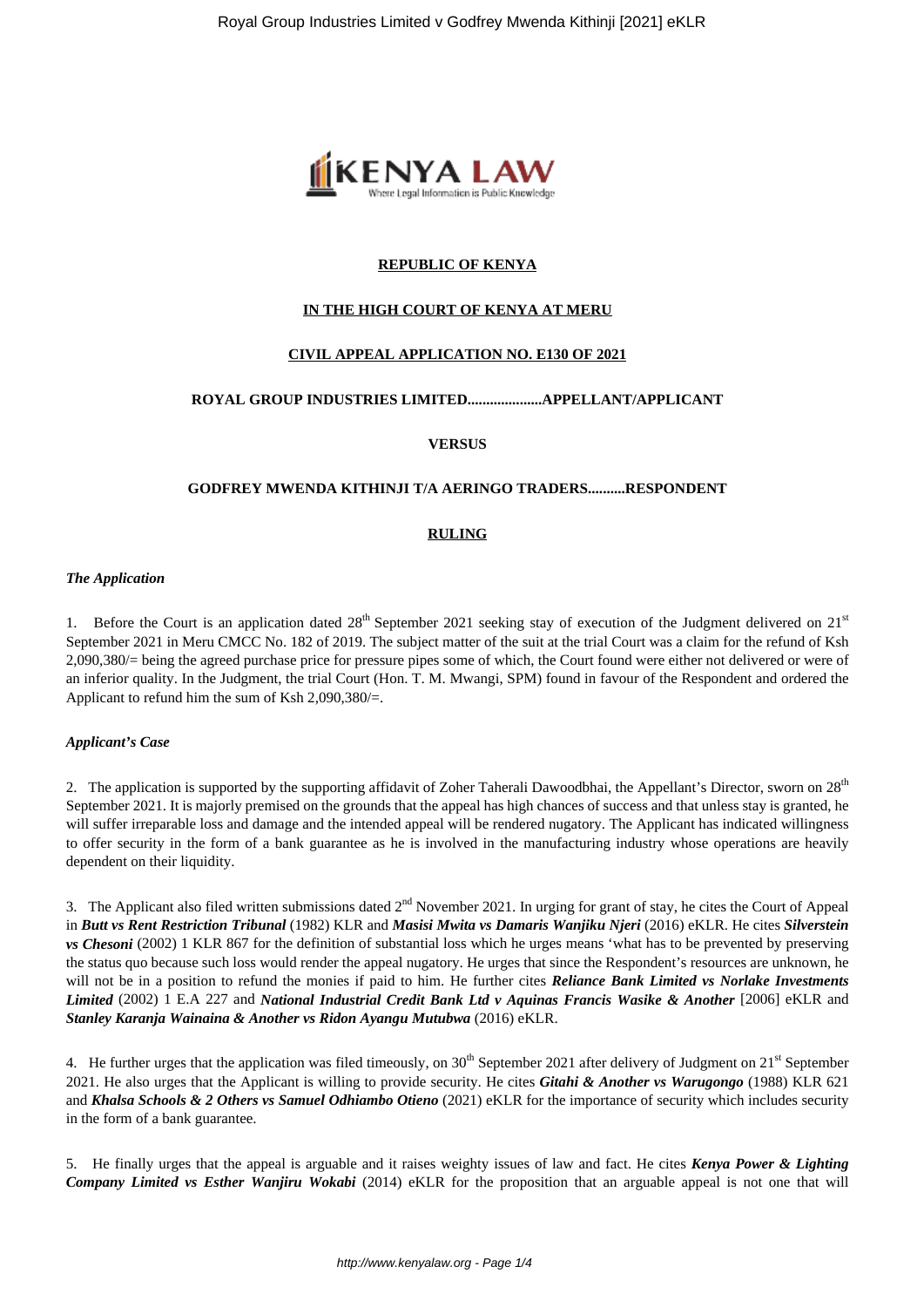necessarily succeed but one which raises triable issues.

## *Respondent's Case*

6. The Respondent has opposed the application by his replying affidavit sworn on  $24<sup>th</sup>$  October 2021. He urges that the intended appeal does not raise any serious legal issues for consideration by the Court since the Respondent did not deny owing him the decretal sum. He urges that the application does not meet the legal threshold for grant of stay as no substantial loss has been demonstrated. He urges that from the time of delivery of judgment, the Applicant has been engaging him on the modalities of payment. He further urges that the Applicant has not demonstrated to the Court that he has commenced execution. She urges that in the unlikely event that the Court grants stay, the Applicant should be ordered to pay him half of the decretal amount and deposit the other half in a joint interest earning account and deposit security for costs in Court.

7. The Respondent also filed submissions dated  $8<sup>th</sup>$  November 2021. He urges that the Applicant's allegation that he, the Respondent will be unable to refund the decretal sum if the appeal is successful was not proved. He however urges that he is able to refund the decretal sum. He cites *Congress Rent South Africa vs Kenyatta International Convention Centre; Cooperative Bank of Kenya Limited & Another (Garnishee)* (2019) eKLR, *Kenya Shell Limited vs Benjamin Karuga Kibiru & Another* (1986) eKLR and *Machira T/A Machirs & Co. Advocates vs East African Standard (No. 2)* (2002) 2 KLR 63.

8. He further urges that no sufficient cause has been shown to warrant grant of the orders sought. He cites *Mohamed Salim T/A Choice Butchery vs Nasserpuria Memon Jamat* (2013) eKLR for the proposition that the right to appeal must be balanced with the right to enjoy the fruits of a judgment.

9. He urges that in the event the Court grants stay, the Applicant should be ordered to pay him of the decretal amount and to deposit the other half in a joint interest earning account.

## *Determination*

## *Stay of Execution*

10. The test for applications for stay of execution in the High Court is set out in Order 42 Rule 6 of the Civil Procedure Rules. The conditions that an Applicant has to meet and/or demonstrate for the court to grant a stay of execution are as follows: -

*a) substantial loss will result to applicant if stay is not granted; and* 

*b) security is given by the Applicant for the due performance of any decree as may eventually become binding on the appellant upon determination of the appeal; and*

*c) the application has been brought without unreasonable delay.* 

## *Substantial Loss*

11. To urge his claim for substantial loss, the Applicant claims that the Respondent will not be in a position to refund the monies if the appeal is successful. In such applications, once an Applicant expresses fears that the Respondent may not be in a position to settle the decretal amount, the burden of proof shifts to the Respondent to show that he has the means to pay since that is a matter which is peculiarly within his knowledge in accordance with Section 112 of the Evidence Act. See *National Industrial Credit Bank Ltd v Aquinas Francis Wasike & Another* **[2006] eKLR** and *Equity Bank Limited v Japhet Kubai Ikiamba & Another Meru HCCA No. E007A of 2020***.** 

12. The Court thus finds that the moment the Applicant expressed his fears, the burden of proof shifted to the Respondent to confirm her ability to pay. The Respondent failed to do so. In her submissions, she states that the Applicant did not give evidence to prove that she will be unable to pay. The Court has already found that the burden already shifted to the Respondent and the Court considers that in her replying affidavit, she failed to discharge this burden.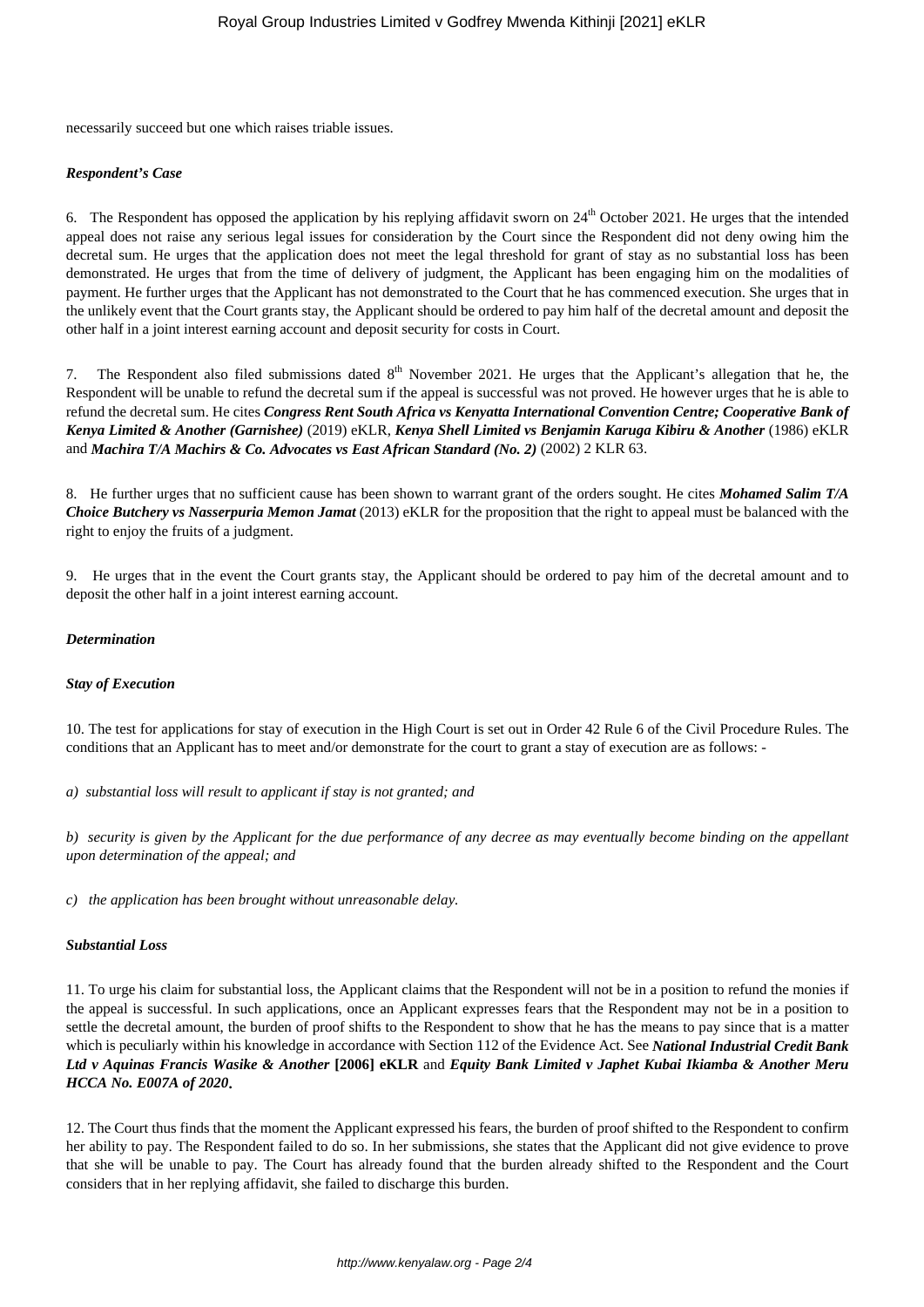13. This Court thus finds that the Applicant has demonstrated the likelihood of suffering substantial loss.

#### *Security*

14. The Applicant has indicated his willingness to offer security for the due performance of the decree, which he urges should be in the form of a bank guarantee since their operations are dependent on their liquidity. The Court considers that the fact of the Respondent being a private company, largely unknown makes it necessary for the Court to order for security in the form of cash. Had the Respondent been a well renown financial institution such as a bank, the Court would have ordered for a bank guarantee. The Court considers that the circumstances of the case call for cash security. The Court considers that despite the demonstration of a likelihood of suffering substantial loss, bearing in mind the substantial amount in question and the fact that the Respondent and the Applicant indeed had a contractual agreement, the Court finds that the interests of justice would call for grant of stay on condition that some amount is paid to the Respondent and the balance is deposited in a joint account.

#### *Undue Delay*

15. Judgment in the trial Court was delivered on  $21<sup>st</sup>$  September 2021 and the instant application was brought on  $28<sup>th</sup>$  September 2021, seven days later. This Court does not find that there was any undue delay on the part of the Applicant.

#### *ORDERS*

16. Accordingly, for the reasons set out above, this Court makes the following orders: -

*i) The court grants an order for stay of execution of the Judgment and/or Decree delivered on 21st September 2021 by Hon. D. W. Nyambu (CM) in Meru CMCC No. 182 of 2019 pending the hearing and determination of the appeal.*

*ii) The Applicant shall within Thirty (30) days pay to the Respondent the sum of Ksh 700,000/= being approximately 1/3 of the decretal sum.*

*iii) Within the said thirty (30) days in ii) above, the Applicant shall deposit the balance of the decretal sum being Ksh 1,390,380/= in a joint interest earning account in names of the respective Advocates for the parties.*

*iv) In default of the payment and deposit as per orders ii) and iii) above, the stay of execution herein granted shall lapse and be of no effect.*

*v) The costs of this application shall abide the outcome of the appeal.*

*Order accordingly*

# **DATED AND DELIVERED ON THIS 15TH DAY OF DECEMBER, 2021.**

### **EDWARD M. MURIITHI**

# **JUDGE**

#### **Appearances**

**M/S Kagwe, Kamau, Karanja & Co. Advocates for the Applicant**

**M/S M.D Maranya & Co. Advocates for the Respondent**